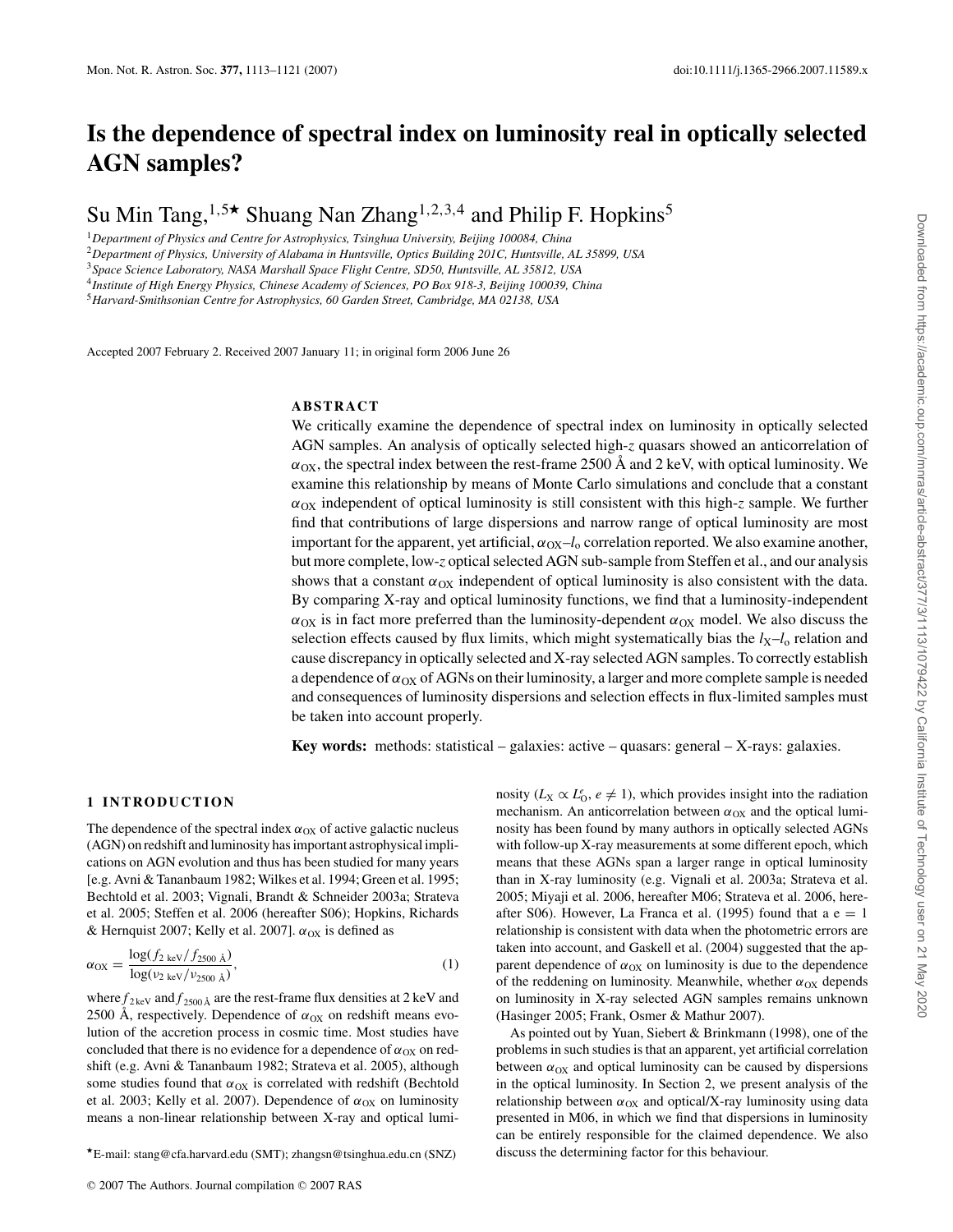

**Figure 1.** 61 high-*z* quasars in M06. Circles indicate X-ray detected quasars, while arrows indicate upper limits. (Panel a)  $\alpha_{OX}$  dependence on the restframe 2500 Å monochromatic luminosity. The solid line indicates linear regression results from the EM Algorithm in ASURV. (Panel b) Rest-frame 2 keV monochromatic luminosity against 2500 Å one. The solid line indicates the ILS bisector result, and dashed lines indicate  $ILS(Y|X)$  and  $ILS(X|Y)$ results from the EM Algorithm in ASURV, respectively. The  $e = 1$  relation is shown by dotted line for comparison. (Panel c)  $\alpha_{OX}$  dependence on the rest-frame 2 keV monochromatic luminosity. The solid line indicates linear regression result using X-ray detected quasars. Spearman correlation coefficients and slopes of fitting lines are indicated in the upper right panel.

Another problem is the degeneracy between redshift and luminosity in flux-limited samples, where redshift and luminosity are strongly correlated. In Section 3, we examine a sub-sample from S06 containing 187 AGNs, which more completely fills the redshift and optical luminosity plane and thus is less affected by such degeneracy. In Section 4, we compare the optical quasar luminosity function from Richards et al. (2006) with X-ray quasar luminosity function from Barger et al. (2005) in different  $\alpha_{OX}$  models. In Section 5, we discuss the selection effects in flux-limited samples and the consequent discrepancy in optically selected and X-ray selected samples. Discussion and conclusions are presented in Section 6.

We mostly use the logarithms of luminosities and denote them as  $l_X = \log L_{2\text{keV}}$  and  $l_0 = \log L_{2500}$ , then  $\alpha_{OX} = 0.3838(l_X - l_0)$ , where  $L_{2 \text{ keV}}$  is the 2 keV monochromatic luminosity and  $L_{2500}$  is the 2500 Å monochromatic luminosity in units of erg s<sup>-1</sup> Hz<sup>-1</sup>. We adopt the currently favoured cosmology model with  $H_0 = 70$  km s<sup>-1</sup>  $Mpc^{-1}$ ,  $\Omega_M = 0.3$  and  $\Omega_{\Lambda} = 0.7$  (e.g. Spergel et al. 2007).

# **2 ANALYSIS OF MIYAJI ET AL. (2006) SAMPLE**

#### **2.1 Data analysis**

The sample we use in this section consisted of 61 high- $z$  ( $z > 2.9$ ) quasars in Fig. 2 of M06 (Vignali et al. 2003b, 2005), excluding the three quasars from archival *Chandra* data in table 3 in M06 which might be biased towards higher X-ray fluxes. Only six of them have no X-ray detection. M06 found a correlation of  $α_{OX}$  with optical luminosity for this high-*z* sample, while they kept the discussion on the  $l_0$ – $\alpha$ <sub>OX</sub> relation open because of possible optical selection effects for variable AGNs which preferentially pick up the optically brighter phases.

To illustrate how dispersions produce artificial correlations in this sample, we carry out two independent analyses. The first one is linear regression of  $\alpha_{OX}$ , *l*<sub>o</sub> and *l*<sub>X</sub> in observed data. Without further



**Figure 2.** Spearman rank correlation coefficients  $\rho_{sp}$  as a measure of the  $\alpha_{\text{OX}} - l_0$  and  $\alpha_{\text{OX}} - l_{\text{X}}$  correlation for Miyaji's sample and simulated samples. Open squares:  $\alpha_{\text{OX}}$  –*l*<sub>X</sub> in simulated samples; solid circles:  $\alpha_{\text{OX}}$  $-l_0$  in simulated samples; upper dashed line:  $\alpha_{\text{OX}}$  –*l*<sub>X</sub> of true data; lower dashed line:  $\alpha_{\text{OX}}$  –*l*<sub>o</sub> of true data; solid line indicates no correlation.

description, we perform linear regression using methods as follows throughout the paper.

(i) For the  $\alpha_{\text{OX}} - l_0$  correlation, we use the EM algorithm in ASURV (Isobe, Feigelson & Nelson 1986) to derive linear regression parameters, including X-ray undetected quasars.

(ii) The EM linear regression algorithm in ASURV is based on the traditional ordinary least-squares method which minimizes the residuals of the dependent variable (OLS(Y|X)). However, for  $l_x-l_0$ correlation, both variables are observed and a different result can be obtained if residuals of the independent variable are instead minimized (e.g. S06). Following S06, we perform linear regression with ASURV using EM algorithm, treating  $l_X$  as the dependent variables  $(ILS(Y|X))$  and treating  $l_0$  as the dependent variables  $(ILS(X|Y)),$ then use the equations given by Isobe et al. (1990) to calculate the bisector of the two regression lines.

(iii) For the  $\alpha_{\text{OX}}-l_{\text{X}}$ , where both independent and dependent variables are upper limits, only Schmitt's binned method in ASURV is available which may suffer from several drawbacks (Sadler, Jenkins & Kotanyi 1989). Hence, we abandon upper limit points in  $\alpha_{\text{OX}} - l_{\text{X}}$  plane and only use X-ray detected quasars to derive linear regression parameters.

Spearman correlation coefficients are calculated using ASURV including X-ray undetected quasars. Observational data together with linear regression slopes and Spearman correlation coefficients for  $\alpha_{\text{OX}}-l_{\text{o}}$ ,  $l_{\text{X}}-l_{\text{o}}$  and  $\alpha_{\text{OX}}-l_{\text{X}}$  correlations are shown in Fig. 1. Conflicting correlations arise due to dispersions in luminosity:  $\alpha_{OX}$  =  $-0.18$  *l*<sub>o</sub> + const as shown in solid line in Panel (a), but  $\alpha_{OX}$  =  $0.20l_X$  + const as shown in solid line in Panel (c). Therefore, the same data produce two totally different results:  $l_X = 0.53 l_0 + const$ or  $l_X = 2.08 l_0 + \text{const}$ , i.e.  $e < 1$  or  $e > 1$  if  $L_X \propto L^e$ . Therefore, depending upon how the regression is done, the conclusion on the relationship between the optical and X-ray luminosities can be significantly different. As shown in Panel (b), the slope of the  $l_X-l_0$ relation does depend on which luminosity is used as the dependent variable. When treating  $l_X$  as the dependent variable, the slope is  $0.54 \pm 0.14$  (the flatter dashed line), while it changes dramatically to  $2.08 \pm 0.45$  (the steeper dashed line) when treating  $l_0$  as the dependent variable. Using ILS bisector, we find the slope to be  $1.05 \pm$ 0.20 (solid line), which is consistent with  $e = 1$  (dotted line).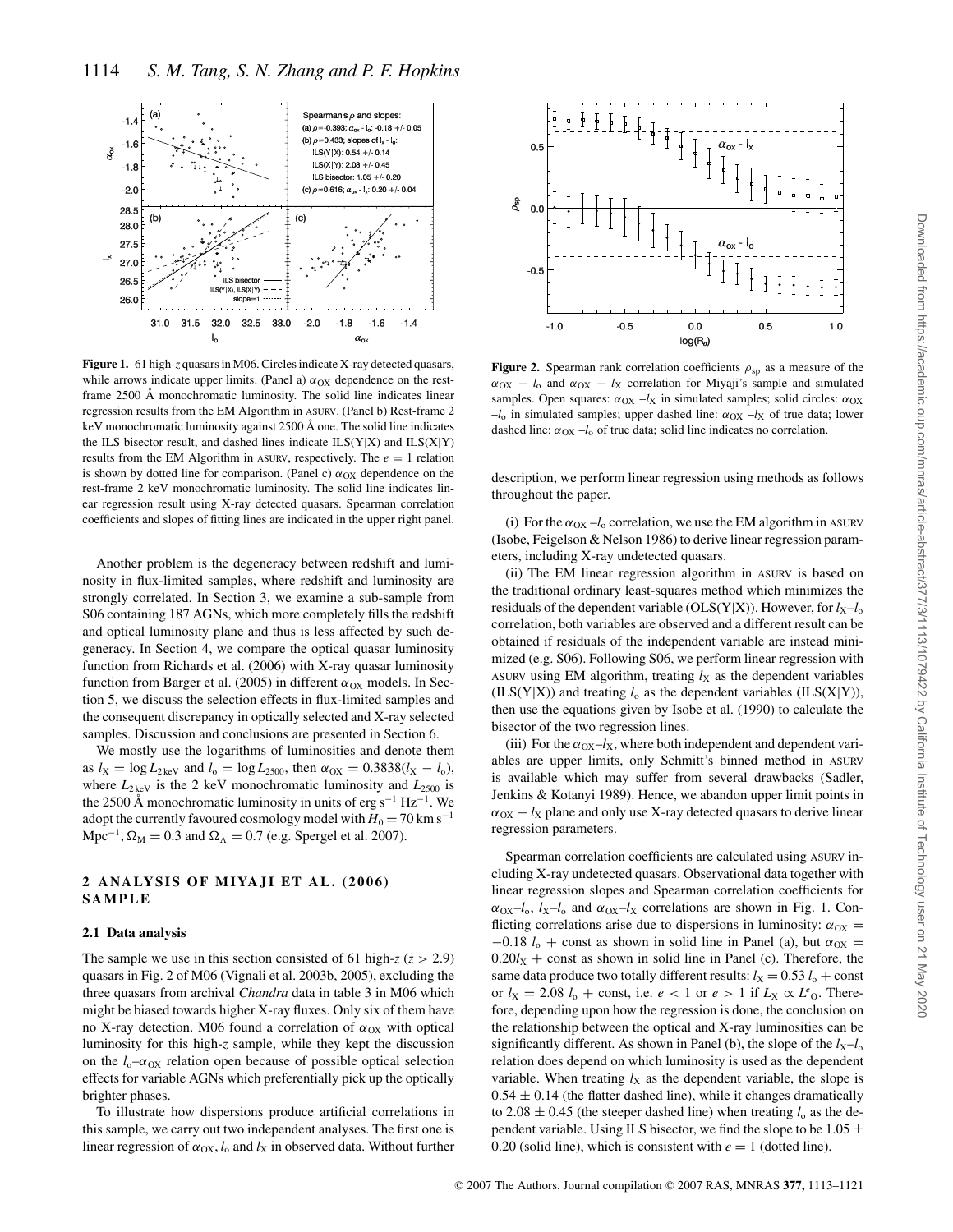

**Figure 3.** Slopes of the  $\alpha_{\text{OX}}-l_0$  and  $\alpha_{\text{OX}}-l_\text{X}$  correlation for Miyaji's sample and simulated samples. Symbols and lines are as in Fig. 2.

The second part of the analysis is done with Monte Carlo simulations. Following Yuan et al. (1998), we assume intrinsic optical and X-ray luminosities  $\bar{l}_0$  and  $\bar{l}_X$  with a constant mean  $\bar{\alpha}_{OX}$ ,

$$
\bar{l}_{X} = \bar{l}_{o} + \bar{\alpha}_{OX}/0.3838,
$$
\n(2)

and  $\bar{\alpha}_{OX} = -1.728$  is given by the mean of observed  $0.3838(l_X$ *l*o) using the Kaplan–Meier estimator in ASURV, including the six quasars with upper limits. The above relationship is plotted as dotted line in Panel (b) of Fig. 1. The observed optical and X-ray luminosities are assumed to be the intrinsic luminosities modified by independent Gaussian dispersions

$$
l_o = \overline{l}_o + \delta l_o, l_X = \overline{l}_X + \delta l_X = \overline{l}_o + \overline{\alpha}_{OX}/0.3838 + \delta l_X,\tag{3}
$$

where  $\delta l_0$  and  $\delta l_X$  are Gaussian-distributed dispersions with standard deviations  $\sigma_0$  and  $\sigma_X$ , respectively. Thus, the distribution of  $\alpha_{OX}$  is Gaussian with standard deviation

$$
\sigma_{\alpha_{\rm OX}} = 0.3838(\sigma_{\rm o}^2 + \sigma_{\rm X}^2)^{1/2},\tag{4}
$$

where  $\sigma_{\alpha_{\text{OX}}} = 0.154$  is the standard deviation around the linear relationship of equation (2) for this sample, using 55 X-ray detected AGNs. The ratio of the standard deviations of the optical to the X-ray luminosity dispersion is defined as

$$
R_{\sigma} = \frac{\sigma_{\rm o}}{\sigma_{\rm X}}.\tag{5}
$$

In the following, we make Monte Carlo simulations by considering 21 values of  $R_{\sigma}$  from 0.1 to 10, sampled evenly on a logarithmic scale. We use the observed optical luminosity as  $\bar{l}_0$  and keep redshift unchanged. Then  $l_0$ ,  $l_X$  and fluxes can be determined using equations (3)–(5). The X-ray flux limit is determined as follows. Quasars in this sample are from different observations and thus not uniformly sampled. All quasars with  $z \leq 3.5$  are X-ray detected. In the range of  $z > 3.5$ , six quasars are not X-ray detected. Five of them, i.e. SDSS 1737+5828, PSS 1435+3057, SDSS 1532−0039, PSS 1506+5220 and PSS 2344+0342, were observed by *Chandra* with exposure times from 2.61 to 5.1 ks; SDSS 0338+0021 was observed by *XMM–Newton* with exposure time 5.49 ks. PSS 1506+5220 has one count in 0.5–2 keV, and all the other five have zero counts. All the other detected sources have counts larger than 1. The average rest-frame  $f_{2\text{keV}}$  flux for one count in 0.5–2 keV of the six quasars is  $0.8 \times 10^{-32}$  erg cm<sup>-2</sup> s<sup>-1</sup> Hz<sup>-1</sup>. So we simply put a flux limit of  $f_{2 \text{ keV, upper}} = 1.5 \times 0.8 \times 10^{-32} \text{ erg cm}^{-2} \text{ s}^{-1} \text{ Hz}^{-1}$ . We assume that simulated quasars with  $z > 3.5$  and  $f_{2\text{keV}}$  less than  $f_{2\text{keV}}$ , upper will not be detected: quasars with  $0 \leq f_{2\text{keV}} < 0.5f_{2\text{keV, upper}}$  will

be assigned zero count, and quasars with  $0.5f_{2 \text{keV, upper}} \le f_{2 \text{keV}}$  $1.5f_{2\text{keV, upper}}$  will be assigned 1 count. Then the upper limits of nondetected quasars are at the 95 per cent confidence level and will be calculated according to Kraft, Burrows & Nousek (1991), assuming one count corresponds to a flux of  $0.8 \times 10^{-32}$  erg cm<sup>-2</sup> s<sup>-1</sup>.

Then we simulate 100 samples for each of 21 different  $R_{\sigma}$  values. For each  $R_{\sigma}$ , we compute the average slopes and Spearman correlation coefficients  $\rho_{\rm SD}$  from the 100 simulated samples and display the results in Figs 2 and 3. Parameters for simulated samples are calculated in the same way as for Panels (a) and (c) in Fig. 1. As discussed in Strateva et al. (2005), the measurement errors and variability effects bring  $\sigma_X \sim 0.23$  and  $\sigma_0 \sim 0.17$ , and  $\sqrt{\sigma_X^2 + \sigma_0^2} \sim 0.29$ . The observed dispersion is 0.4 for the M06 sample and around 0.35–0.4 for other samples. The extra dispersions could be assigned to either  $\sigma_X$  or  $\sigma_0$  as unknown dispersions, so the possible range of  $R_\sigma$  should be  $0.5 \sim 1.4$ , i.e. log( $R_{\sigma}$ ) ~ −0.3–0.15. In the range of log( $R_{\sigma}$ ) ~  $-0.2$ –0,  $\rho_{\rm sn}$  and slopes in simulated samples for both  $\alpha_{\rm OX}$ –*l*<sub>X</sub> and  $\alpha_{\text{OX}}-l_0$  correlations are consistent with observed values within 1.5 $\sigma$ , as shown in Figs 2 and 3.

From the above two analyses, we conclude that a constant  $\alpha_{OX}$ which does not depend on optical luminosity is still consistent with data in this high-*z* sample.

#### **2.2 Determining factor for an artificial correlation caused by luminosity dispersions**

Yuan et al. (1998) pointed out that a dispersion larger for the optical luminosity than for the X-ray luminosity tends to result in apparent, yet artificial correlation of  $\alpha_{\text{OX}}-l_{\text{o}}$ . To quantitatively examine the effect of dispersions on the artificial correlation, we make a simple analytic calculation as follows.

As shown in Fig. 4, assuming  $l_X = l_0 + \text{const}$ , dispersions in  $l_X$  and  $l_o$  are  $\sigma_X$  and  $\sigma_o$ , respectively, and the span range of  $l_o$  is  $\Delta l_o$ . Then locations of AGNs in the  $\alpha_{OX} - l_o$  plane with average  $l_X$ and  $1\sigma$  range of  $l_0$  are indicated by the dotted lines in the lower panel, where an apparent correlation appears. We only consider the simplest situation:

(i) AGNs are evenly distributed along *l*<sup>o</sup> (A concentration around a central  $l_0$  is equivalent to a smaller  $\Delta l_0$ .).

(ii) AGNs are only distributed  $0.3838f\sigma_0$  away from  $\bar{\alpha}_{OX}$ , i.e.  $\alpha_{\text{OX}} = \bar{\alpha}_{\text{OX}} \pm 0.3838 f \sigma_{\text{o}}$ , where *f* is an unknown positive coefficient to be determined. We will discuss the value of *f* later.



**Figure 4.** Schematic sketches for the  $l_X-l_0$  and  $\alpha_{OX}-l_0$  relationship. Here,  $l_X = l_o + \bar{\alpha}_{OX}/0.3838$  and  $\bar{\alpha}_{OX} = -1.4$  (see Section 2.2 for details).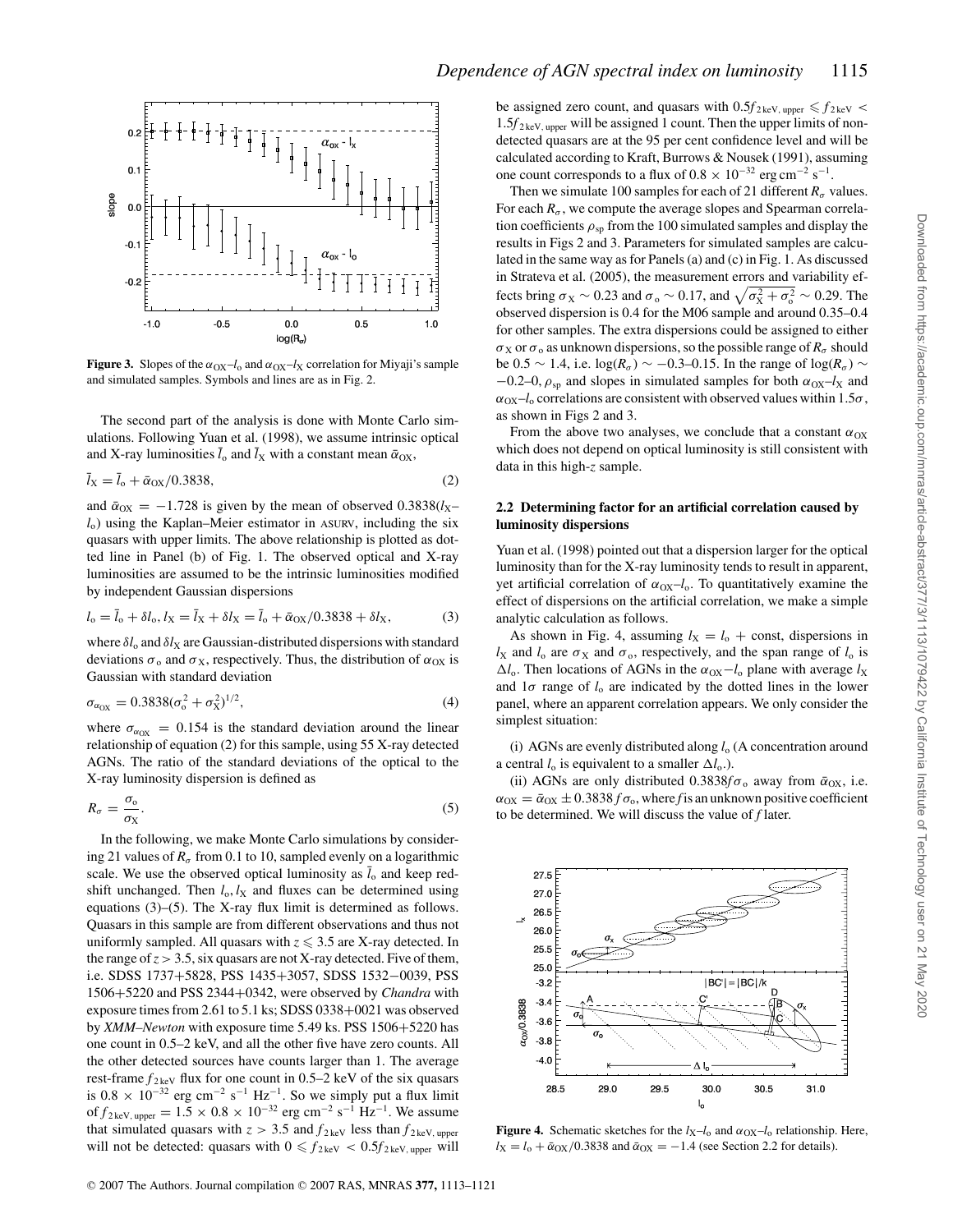

**Figure 5.** Spearman rank correlation coefficients  $\rho_{sp}$  and best-fitting slopes of the  $\alpha_{\text{OX}}-l_0$  correlation for simulated samples for various  $\sigma_X$ , with constant  $\sigma_0 = 0.3$  and  $\bar{\alpha}_{OX} = -1.729$ . *l*<sub>o</sub> and redshift distributions are from Miyaji et al. (2006).

Then, we fit the observed AGNs in the  $\alpha_{OX} - l_o$  plane, assuming a least chi-squared fitting procedure with same weight in  $l_0$  and  $\sigma_0$ (i.e.  $\alpha_{OX}/0.3838$ ) as

$$
\chi^{2} = \left\{ \sum_{i} [(l_{o}(i) - \hat{l}_{o}(i))^{2} + [\alpha_{\text{OX}}(i) - \hat{\alpha}_{\text{OX}}(i)]^{2}/0.3838^{2} \right\} / \sigma_{\text{C}}^{2},
$$
\n(6)

where the  $l_o(i)$  and  $\alpha_{OX}(i)$  are observed values,  $\hat{l}_o(i)$  and  $\hat{\alpha}_{OX}(i)$  are the values in the fitting line (indicated by a long solid line with a negative slope in the lower panel of Fig. 4) with the least  $([o(i) (\hat{l}_o(i))^2 + (\alpha_{OX}(i) - \hat{\alpha}_{OX}(i))^2/0.3838^2$ , and  $\sigma_C$  is the typical constant error of  $l_0$ . Then,

$$
\chi^2 = \frac{k^2}{3(1+k^2)} \left[ \frac{\Delta l_0^3}{4} + 3\Delta l_0 (f\sigma_0)^2 \left( 1 + \frac{1}{k} \right)^2 \right] / \sigma_{\rm C}^2, \tag{7}
$$

where *k* is the slope of the fitting line. The best-fitting slope *k* can be derived by solving

$$
\frac{\mathrm{d}\chi^2}{\mathrm{d}k} = 0, \frac{\mathrm{d}^2\chi^2}{\mathrm{d}k^2} > 0. \tag{8}
$$



**Figure 6.**  $\alpha_{OX}$  dependence on the rest-frame 2500 Å monochromatic luminosity for AGNs in three redshift bins in S06 sample:  $z \le 0.1$  (stars), 1.45  $<$  *z* < 1.77 (circles) and  $4 <$  *z* < 4.6 (downward-pointing triangles). X-ray detected AGNs are represented using filled symbols while upper limits are represented using open symbols. The solid line, dashed line and dash–dotted lines indicate linear regression results from the EM Algorithm in ASURV for  $z \le 0.1$ ,  $1.45 < z < 1.77$  and  $4 < z < 4.6$  samples, respectively.

The solution is

$$
k_f = \frac{\Delta l_o^2}{24f^2\sigma_o^2} - \sqrt{\left(\frac{\Delta l_o^2}{24f^2\sigma_o^2}\right)^2 + 1}
$$
(9)

$$
\simeq -12\left(\frac{f\sigma_o}{\Delta l_o}\right)^2.\tag{10}
$$

The deviation of the approximation in equation (10) from equation (9) is less than 20 per cent when  $\frac{24f^2\sigma_0^2}{\Delta l_0^2}$  < 1. Considering two sub-samples with the same weight and different slopes  $k_1$  and  $k_2$ , respectively, the slope of combined sample including all points in each sub-samples would be  $k_c = \tan((\arctan(k_1) + \arctan(k_2))/2) \simeq$  $(k_1 + k_2)/2$ , where the last  $\simeq$  is valid only if  $k_1 \ll 1$  and  $k_2 \ll 1$ . Therefore, we can derive the slope of the combined sample considering different *f* values with different weights by an integration

$$
k = \int_0^\infty k_f p(f) \, \mathrm{d}f,\tag{11}
$$

where  $p(f)$  is the probability of  $f$ .

Then we take the distribution of *f* into account. If  $\sigma_X = 0$ , and  $\sigma_0$ follows Gaussian distribution, the probability of *f* would be

$$
p(f) = \sqrt{\frac{2}{\pi}} e^{-\frac{f^2}{2}}, \quad f \ge 0.
$$
 (12)

Then

$$
k \simeq \int_0^\infty -12 \left(\frac{f\sigma_0}{\Delta l_0}\right)^2 \sqrt{\frac{2}{\pi}} e^{-\frac{f^2}{2}} df = -6 \left(\frac{\sigma_0}{\Delta l_0}\right)^2 \tag{13}
$$

$$
\simeq \frac{\Delta l_o^2}{12\sigma_o^2} - \sqrt{\left(\frac{\Delta l_o^2}{12\sigma_o^2}\right)^2 + 1}.
$$
\n(14)

Equation (13) shows that the slope of the artificial  $\alpha_{\text{OX}}-l_{\text{o}}$  correlation is directly proportional to  $\sigma_0^2 / \Delta l_0^2$ . The significance of the correlation, which could be measured by Spearman correlation coefficient, is always positively correlated to the slope value in the artificial  $\alpha_{\text{OX}}-l_0$  correlation, and as shown in Figs 2–3. Therefore, the result in equation (13) also means the significance of the artificial  $\alpha_{\text{OX}} - l_{\text{o}}$  correlation is proportional to  $\sigma_{\text{o}}^2 / \Delta l_{\text{o}}^2$ .

For the M06 sample,  $\Delta l_0 \sim 1.7$  and  $\sigma_0 \sim 0.40$  when  $\sigma_X = 0$ , then *k* ∼ −0.3. Such estimation of an artificial slope using equations (13) or (14) is qualitatively consistent with the slope in the *e*  $= 1$  simulations, where the value is  $k \sim -0.18$  as shown in Fig. 3. A reason for the discrepancy is that the absolute slope value is not  $\ll$ 1, therefore approximations used in our estimation are deviated from true values. Another possible reason, i.e. different fitting procedure used in simulations and our estimation, would more or less contribute to the lower absolute slope values in simulations. In simulations, a linear regression method, which only takes residuals of the dependent variable into account, is used, thus always leading to a lower absolute slope value than methods considering residuals in both variables as used in equation (7), and as shown in Panel (b) in Fig. 1.

We now discuss consequences of non-zero  $\sigma_X$ . When  $\sigma_X > 0$ , the distribution of *f* will be extended. As shown in Fig. 4, Point B becomes a distribution in the range of CD within  $1\sigma$ . When calculating the  $\chi^2$  of a linear regression with slope  $-k$ , the contribution of the broadening in B is equivalent to an extension along the  $l_0$ axis. For example, as shown in Fig. 4, the contribution of Point C is equivalent to Point C' which has the same  $\alpha_{OX}$  as B but smaller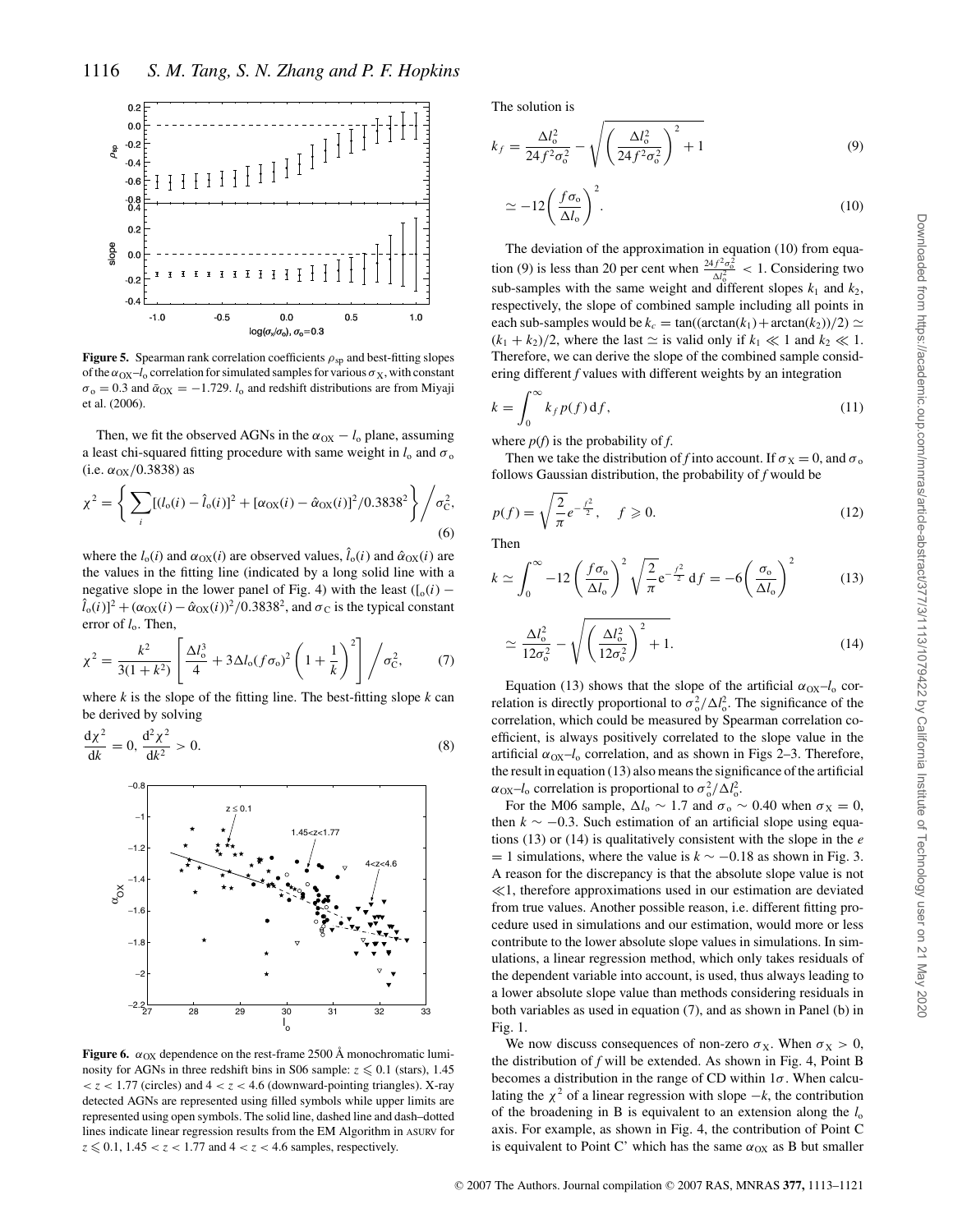

**Figure 7.**  $\alpha_{OX}$  dependence on the rest-frame 2 keV monochromatic luminosity for AGNs in three redshift bins in S06 sample:  $z \le 0.1$  (stars),  $1.45 < z < 1.77$  (circles) and  $4 < z < 4.6$  (downward-pointing triangles). X-ray detected AGNs are represented using filled symbols while upper limits are represented using open symbols. The solid line, dashed line and dash– dotted lines indicate linear regression results using X-ray detected sources for  $z \le 0.1$ ,  $1.45 < z < 1.77$  and  $4 < z < 4.6$  samples, respectively.

*l*<sub>o</sub>. Therefore, a non-zero  $\sigma_X$  tends to smooth the distribution of  $l_0$ and extend its range. When  $\sigma_X/k$  is comparable with  $l_0$ , it will extend the range of *l*<sup>o</sup> significantly. To show this effect, we do another simulation. Based on the M06 sample with a given  $\sigma_0 = 0.3$ , we calculate the Spearman correlation coefficients and slope for  $\alpha_{OX}$ –*l*<sub>o</sub> correlation with different  $\sigma_X$ , while other conditions are set to be the same as simulations in Section 2.1. As shown in Fig. 5, when  $log(\sigma_X/\sigma_o) > 0$ , i.e.  $\sigma_X > 0.3$  and  $\sigma_X/k > 1.7 \sim \Delta l_o$ , both the Spearman correlation coefficient and the slope tend to move toward zero when  $\sigma_X$  increases. When  $\log (\sigma_X/\sigma_0) > 0.5$ , i.e.  $\sigma_X > 0.9$ and  $\sigma_X/k > 5.3 \sim 3 \Delta l_o$ , there is no correlation in  $\alpha_{OX} - l_o$  within  $1\sigma$ . However, as discussed in Section 2.1, even if all extra dispersion in



**Figure 8.** 187 low-*z* AGNs from S06. Circles indicate X-ray detected AGNs, while arrows indicate upper limits. (Panel a)  $\alpha_{OX}$  dependence on the restframe 2500 Å monochromatic luminosity. The solid line indicates linear regression results from the EM Algorithm in ASURV. (Panel b) Rest-frame 2 keV monochromatic luminosity against 2500 Å one. The solid line indicates the ILS bisector result, and dashed lines indicate ILS(Y|X) and ILS(X|Y) results from the EM Algorithm in ASURV, respectively. The  $e = 1$  relation is shown by dotted line for comparison. (Panel c)  $\alpha_{OX}$  dependence on the rest-frame 2 keV monochromatic luminosity. The solid line indicates linear regression result using X-ray detected quasars. Spearman correlation coefficients and slopes of fitting lines are indicated in the upper right panel.

 $\alpha_{\rm OX}$  comes from  $l_{\rm X}$ ,  $\sigma_{\rm X}$  is unlikely to exceed 0.4 and log ( $\sigma_{\rm X}/\sigma_{\rm o}$ ) is unlikely to exceed 0.3.

The effects of  $\sigma_0$  on the relationship of  $\alpha_{\text{OX}}-l_X$  is similar with the effects of  $\sigma_X$  on the relationship of  $\alpha_{OX} - l_o$ . Thus, we do not need to repeat the above analysis. Moreover, a similar effect as presented here for the  $\alpha_{\text{OX}}-l_0$  correlation would also affect any correlation with a dependent variable *B*, which is not directly observed but derived from  $B \propto A^{-1}$ , where *A* is the independent variable, such as the Baldwin effect, which has also been pointed out by Yuan et al. (1998).

In summary, the significance of artificial correlation in  $\alpha_{OX} - l_0$  is approximately proportional to  $\sigma_o^2 / \Delta l_o^2$ , and decreases when  $\sigma_X$  increases and becomes comparable with  $k\Delta l_o$ , where *k* is the absolute value of the artificial slope and  $\Delta l_0$  is the range  $l_0$  span.

## **3 DATA ANALYSIS OF A SUB-SAMPLE OF AGNS FROM STEFFEN ET AL. (2006)**

Another problem in the study of  $\alpha_{OX}$ –*l*<sub>o</sub> relationship is the degeneracy between redshift and luminosity in flux-limited samples. S06 used a much larger sample than M06 with  $\Delta l_o \sim 5$ , which suppresses the false slope artefacts discussed in Section 2. The observed change in  $\alpha_{OX}$  across this larger baseline  $\Delta l_0$  in their sample is sufficiently large that  $\alpha_{OX}$  must depend on luminosity, or redshift, or both. To distinguish between luminosity dependence and redshift dependence, first, S06 performed partial correlation analysis using Kendall's generalized partial  $\tau$  to quantitatively show the correlation significance of  $\alpha_{\text{OX}} - l_0$  and  $\alpha_{\text{OX}} - z$ . They found a 13.6 $\sigma$  correlation of  $\alpha_{\text{OX}}-l_0$  when controlling *z*, and a 1.3 $\sigma$  correlation of  $\alpha_{\text{OX}}-z$ when controlling  $l_0$ . However, Kelly et al. (2007) have shown that interpretation of Kendall's  $\tau$  is problematic, and Kendall's  $\tau$  for the  $\alpha_{\text{OX}}$  –*z* correlation is not necessarily expected to be non-zero when  $\alpha_{\text{OX}}$  is correlated with *z*. Based on simulations, Kelly et al. (2007) pointed out that the lack of evidence for a significant correlation between  $\alpha_{\text{OX}}$  and *z* based on Kendall's  $\tau$  in S06 may be the result of an incorrect assumption about the distribution of  $\tau$  under the null hypothesis. In spite of most previous studies, Kelly et al. (2007) found that  $\alpha_{OX}$  is correlated with both  $l_0$  and *z*. Moreover, in the partial correlation analysis of  $\alpha_{\text{OX}}-l_{\text{o}}$ , consequences of luminosity dispersions, as discussed in Section 2, were not taken into account. To show this effect, we select AGNs in three redshift bins, with each bin containing 38 sources, to control the redshift. Then we examine the  $\alpha_{\text{OX}}-l_0$  and  $\alpha_{\text{OX}}-l_{\text{X}}$  relations in each bin, as shown in Figs 6 and 7. Similar to Fig. 1, in each redshift bin,  $\alpha_{OX}$  is anticorrelated with  $l_0$ , but positively correlated with  $l_X$ , which is caused by luminosity dispersions. Because dispersions always strengthen the anticorrelation of  $\alpha_{\text{OX}}-l_0$ , dependence of  $\alpha_{\text{OX}}$  on  $l_0$  might be biased toward higher significance by luminosity dispersions, whereas the dependence on *z* does not suffer such bias.

Second, S06 compared  $\alpha_{OX}$  residuals as a linear function of  $l_0$ and *z*. As shown in their Fig. 8, there are systematic residuals of  $\alpha_{\text{OX}} - \alpha_{\text{OX}}(z)$ , which indicate that  $\alpha_{\text{OX}}$  cannot be linearly dependent on redshift alone. However, spectral index might depend on redshift in a non-linear form, as shown in fig. 12 of Strateva et al. (2005). Moreover, it is also possible that  $\alpha_{OX}$  depends on both  $l_0$  and  $z$ , as shown in Kelly et al. (2007). Using different parametric models for the redshift and optical luminosity dependencies, Kelly et al. (2007) found the model that is best supported by their data has a linear dependence of  $\alpha_{OX}$  on cosmic time, and a quadratic dependence of  $\alpha_{\text{OX}}$  on  $l_0$  [the definition of  $\alpha_{\text{OX}}$  in Kelly et al. (2007) is different from our definition with an opposite sign]. Since *l*<sup>o</sup> and *z* are coupled together in flux-limited samples, different parametric models will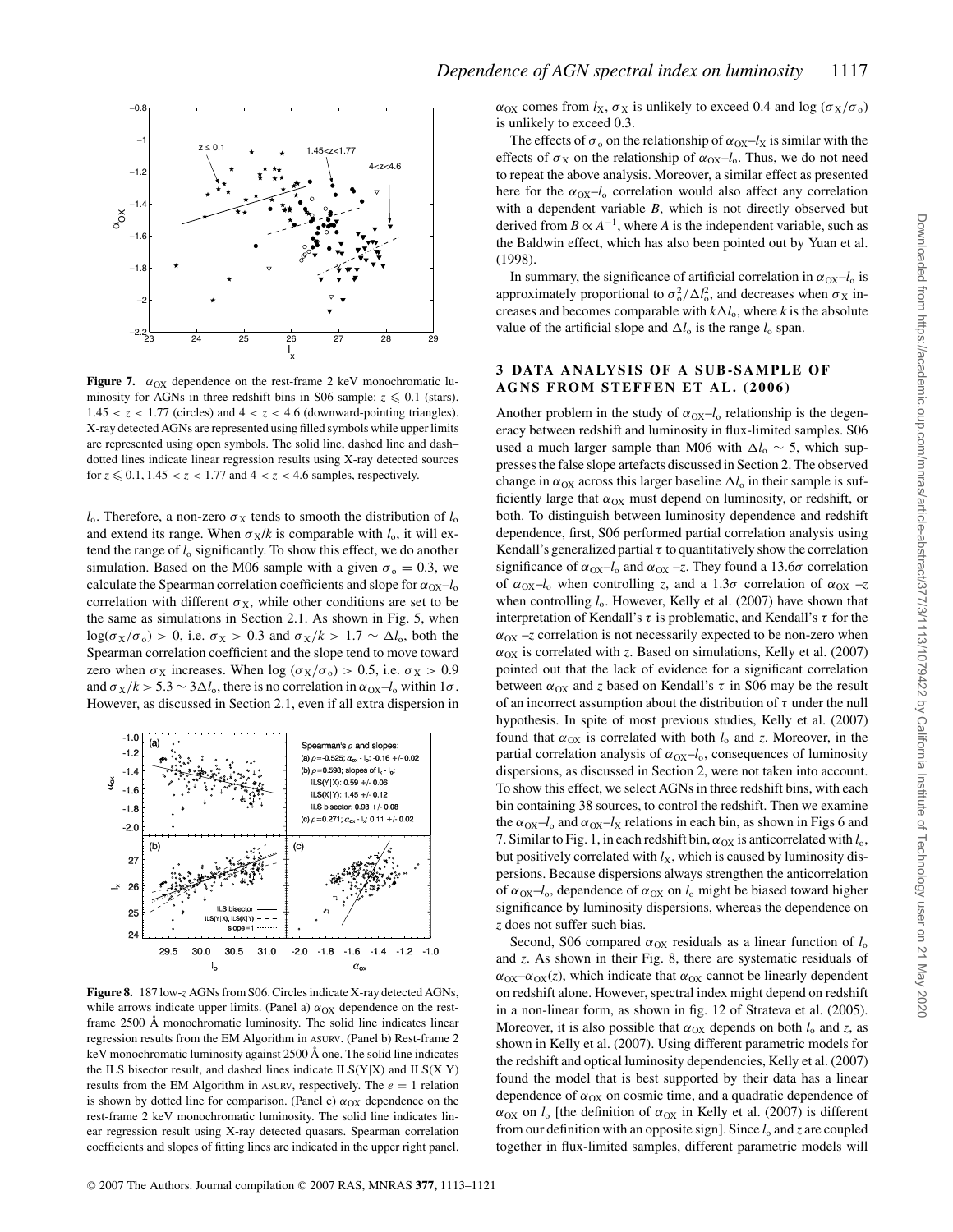**Table 1.** Slopes of  $l_X-l_0$  relation in M06 and low-*z* sub-sample derived from different regression methods.

| Regression method                         | M06             | Low-z sub-sample |
|-------------------------------------------|-----------------|------------------|
| ILS $(\alpha_{\text{OX}}   l_{\text{o}})$ | $0.53 \pm 0.13$ | $0.58 \pm 0.05$  |
| $ILS(lx   l_0)$                           | $0.54 \pm 0.14$ | $0.59 \pm 0.06$  |
| ILS $(\alpha_{OX}   l_X)$                 | $2.08 \pm 0.48$ | $1.40 \pm 0.10$  |
| $ILS(l_0   l_X)$                          | $2.08 \pm 0.45$ | $1.45 \pm 0.12$  |

lead to different results and their best model results depend on the form of the models. In summary, dependence of  $\alpha_{OX}$  on *z*, though with lower significance in partial correlation analysis, could not be excluded in S06 sample.

To avoid possible bias from  $\alpha_{OX}$  –*z* correlation, here we examine a sub-sample from S06 containing 187 AGNs, as shown in the dotted-line box in fig. 3 in S06 (Kelly et al. 2005; Shemmer et al. 2005; Strateva et al. 2005; Vignali et al. 2005; S06), which more completely fills the redshift and optical luminosity plane and thus is less affected by such bias. We refer this sample as the 'low-*z* subsample'. We perform linear regressions in the same procedure as described in Section 2.1. Fig. 8 presents our results for this sample. Similar to the M06 sample, the low-*z* sub-sample shows conflicting correlations due to dispersions in luminosity:  $\alpha_{\text{OX}} = -0.16l_{\text{o}}$ + const as shown in solid line in Panel (a), but  $\alpha_{\text{OX}} = 0.11 l_{\text{X}}$  + const as shown in solid line in Panel (c). Therefore, the same data produce two totally different results:  $l_X = 0.58l_0 + \text{const}$  or  $l_X =$ 1.40 $l_0$  + const, i.e.  $e < 1$  or  $e > 1$  if  $L_X \propto L^e$ <sub>O</sub>. As shown in Panel (b), the slope of the  $l_X - l_0$  relation also depends on which luminosity is used as the dependent variable. When treating  $l_X$  as the dependent variable, the slope is  $0.59 \pm 0.06$  (the flatter dashed line), while it changes dramatically to  $1.45 \pm 0.12$  (the steeper dashed line) when treating *l*<sup>o</sup> as the dependent variable. Using ILS bisector, we find the slope to be  $0.93 \pm 0.08$  (solid line), which is consistent with  $e = 1$ (dotted line). In Panel (c), the fit looks different from the trend by eye (bisector fit). As discussed in Section 2, when using traditional ordinary least-squared method which minimizes the residuals of the dependent variable, the fit tends to be flatter than the bisector one where residuals of both dependent and independent variables are taken into account. When data points are concentrated at the centre, as in Fig. 8(c), inconsistency of the two fits becomes large.

Interestingly, but not surprisingly, results of  $ILS(\alpha_{OX} | l_0)$  are consistent with results of ILS( $l_X$  | $l_o$ ), and results of ILS( $\alpha_{OX}$  | $l_X$ ) are consistent with results of  $ILS(l_0 | l_X)$ , as shown in Table 1 and Figs 1 and 8. The reason is that artificial correlations seen in  $\alpha_{\text{OX}}-l_{\text{o}}$  relation, i.e.  $0.3838(l_{X}-l_{0}) - l_{o}$  relation, corresponds to least-squares method which minimizes the residuals of  $l<sub>X</sub>$ , which is the same as in  $l_X-l_0$  relation, and thus leads to a slope less than the true one where residuals of both variables are considered. Such results indicate that for  $l_X-l_0$  relation, regression results based on the traditional ordinary least-squares method which minimizes residuals of the dependent variable suffer from effects caused by luminosity dispersion and are thus not reliable. Instead, weighting both  $l_0$  and  $l_X$  in the regression, i.e. ILS bisector, would be a more robust methodology. Moreover, the degree to which the slopes of ILS( $\alpha_{OX}$  | $l_X$ ) and ILS( $\alpha_{OX}$  | $l_o$ ) are inconsistent indicates the degree of artificial correlation discussed in Section 2. When the slopes converge to the same value, the artificial correlation would be suppressed.

We conclude for this sample that a constant  $\alpha_{OX}$  which does not depend on luminosity is also consistent with data.

## **4 COMPARISON OF OPTICAL AND X-RAY LUMINOSITY FUNCTIONS**

For a complete sample of broad line AGN including optical and X-ray observations (detections or upper limits), slopes in optical and X-ray quasar luminosity functions (LFs) should be the same after correct transformations. When converting optical luminosity to X-ray luminosity, different  $\alpha_{OX}$  models would lead to different X-ray LF shapes in the optical frame. Thus, we can test whether a particular  $\alpha_{OX}$  model is correct by comparing the two LFs. We use the optical quasar LF from Richards et al. (2006) and AGN hard X-ray LF from Barger et al. (2005).

We investigate the following two  $\alpha_{OX}$  models:

- (i) a constant  $\alpha_{OX}$ ,  $l_X = l_o 3.92$ ;
- (ii)  $\alpha_{OX}$  from S06,  $l_X = 0.72l_0 + 4.53$ .

We follow Hopkins, Richards & Hernquist (2007) to calculate the binned LFs. For each  $\alpha_{OX}$  model, an overall normalization factor is applied in the X-ray LF to get the minimum  $\chi^2$ , which means that we are comparing just the slopes of LFs. Results are presented in Fig. 9. A constant  $\alpha_{OX}$  which does not depend on luminosity (lefthand panels) is consistent with data, and is more preferred than the  $\alpha_{OX}$  models given by S06 (right-hand panels).

However, from this comparison we cannot reach a strong conclusion that luminosity-dependent  $\alpha_{OX}$  is excluded completely, for three reasons as follows. First, there are very few data points here in the X-ray LF. Second, as pointed out by Richards et al. (2005), such comparison is not strictly quantitative since X-ray selected samples and optically selected samples are not identical. Moreover, the bright-end slopes from different X-ray samples are different (Ueda et al. 2003; Barger et al. 2005; Hasinger, Miyaji & Schmidt 2005). Hopkins, Richards & Hernquist (2007) combined a large set of LF measurements and took obscuration and scattering into account, and in their analysis the luminosity functions can be reconciled reasonably well with the  $\alpha_{OX}$  model in S06. However, since the constraints on the present bright-end X-ray LFs are poor, the fact that the LFs could be reconciled reasonably well with S06 in their work probably just reflects the large X-ray error bars.

## **5 SELECTION EFFECTS IN FLUX-LIMITED SAMPLES: OPTICALLY SELECTED SAMPLES VERSUS X-RAY SELECTED SAMPLES**

In this section, we discuss the selection effects in flux-limited samples. For a given AGN luminosity function, assuming the observed optical and X-ray luminosities are the intrinsic values modified by dispersions which might be caused by variabilities or observational errors, there are three possibilities in a flux-limited sample:

- (a) lower fraction of more luminous AGNs are missed.
- (b) higher fraction of more luminous AGNs are missed.

(c) same fractions of more luminous and fainter AGNs are missed, so the relationship between  $l_X$  and  $l_0$  remains unchanged.

Assuming the slope of  $l_X-l_0$  relation (without further description, slope=*e* in  $l_X = e \times l_0 + const$  throughout this section) is unity, and at a certain redshift the number density of AGN decreases with luminosity, Fig. 10 shows schematic sketches for the first two cases in optically selected AGN samples. The upper panels are for Case (i), where the density contour lines in luminosity functions in the *l*<sub>o</sub> − *z* plane (each line corresponds to a given constant AGN number density as a function of redshift) are steeper than the flux limits, hence lower fraction of more optical luminous AGNs are missed,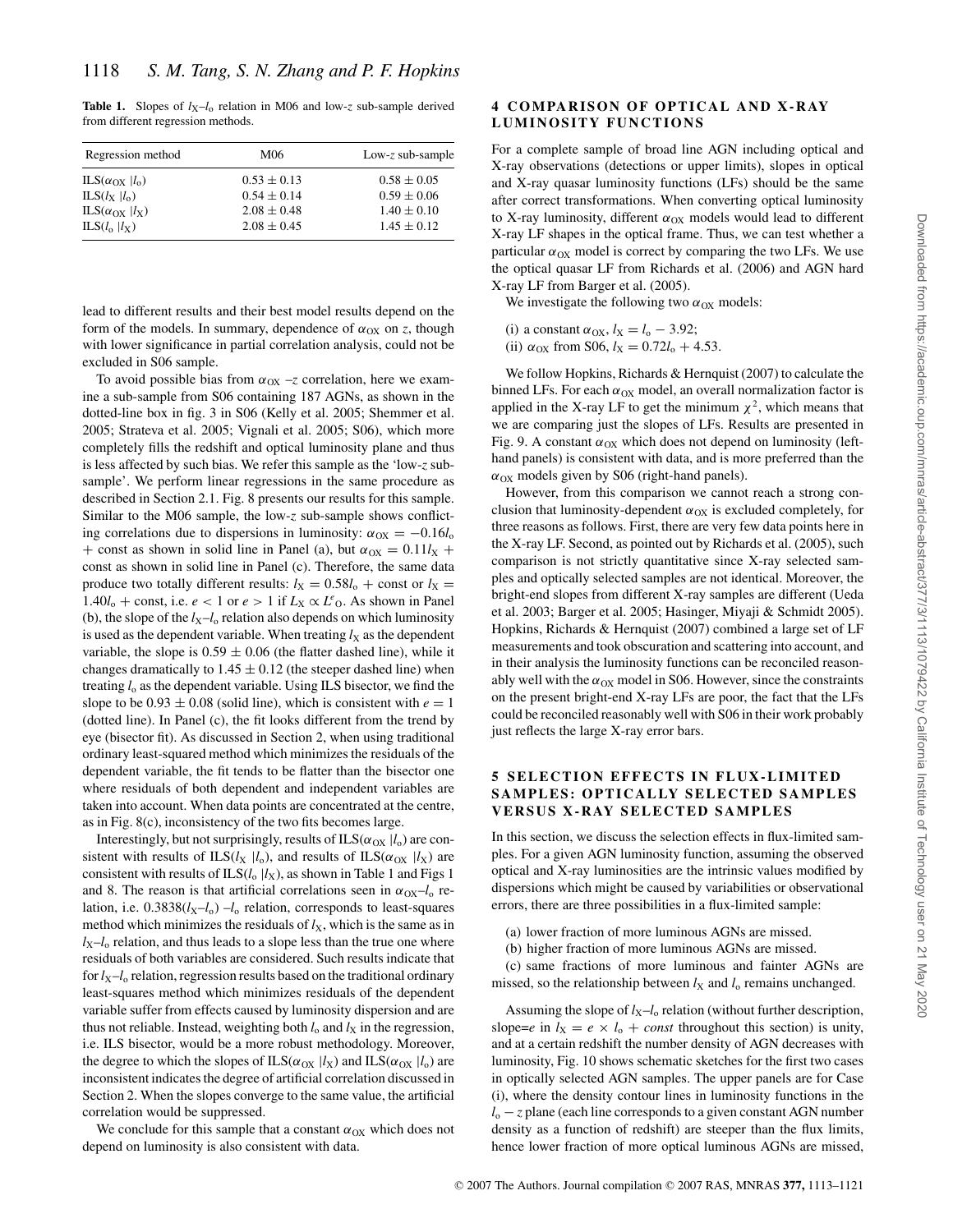

**Figure 9.** Comparison of the SDSS DR3 optical quasar luminosity function from Richards et al. (2006) (lines with error bars) with AGN hard Xray luminosity function from Barger et al. (2005) (crosses with error bars). Left-hand panels show the LFs with  $e = 1$  (luminosity-independent spectral index). Right-hand panels show the results with  $e = 0.72$  (spectral index is anticorrelated with luminosity). Different rows show results at different redshift range. For each panel, an overall normalization factor is applied in X-ray LF to get the minimum  $\chi^2$ .



**Figure 10.** Schematic sketches for selection effects in optically selected AGN samples. The upper panels are for Case (i) and the bottom panels are for Case (ii). The left-hand panels show flux limits (dashed lines) in  $l_0 - z$ plane, compared with the density contour lines in luminosity functions (solid lines). The right-hand panels show observed AGNs (solid circles) which are above the flux limits (dashed lines), and missed AGNs (open circles) which are below the flux limits, in  $l_0 - l_X$  plane. Slope is defined as in  $l_X =$  slope $\times$  $l_0$  + const. Slope=1 are indicated by solid lines. Note that in the upper right panel slope>1 for detected AGNs, and in the lower right panel slope <1 for detected AGNs, since  $l_X$  is the *x*-axis and  $l_0$  is the *y*-axis. These sketches, much simplified and only qualitatively correct, are shown for illustration only.

and then the slope is biased toward more than unity. The bottom panels are for Case (ii), where the density contour lines in luminosity functions in the  $l_0 - z$  plane are flatter than the flux limits, hence higher fraction of more optical luminous AGNs are missed, and then the slope is biased toward less than unity. The left-hand panels show flux limits (dashed lines) in  $l_0 - z$  plane, compared with the density contour lines in luminosity functions (solid lines). The left-hand panels show observed AGNs (solid circles) which are above the flux limits (dashed lines), and missed AGNs (open circles) which are below the flux limits, in  $l_0 - l_X$  plane. Slope=1 are indicated by solid lines.

The density contour lines in real luminosity functions are much more complicated than shown in Fig. 10, and the real slopes of density contour lines depend on redshifts and luminosities. Moreover, since the fraction of missed AGNs depends on the dispersions of luminosities around the linear relationship of  $l_X-l_0$ , the biases also depend on the dispersions. To test whether the slope of  $l_x-l_0$  relation could be biased by flux limits in realistic optically selected AGN samples, we carry out Monte Carlo simulations. We use optical analytical luminosity function from Richards et al. (2005) for *z* < 3 AGNs, and Richards et al. (2006) for *z* > 3 AGNs. We simulate three optically selected sub-samples, in order to mimic the SDSS, COMBO-17 and high-*z* samples in S06:

(1) a shallow  $z < 3$  sub-sample with  $m<sub>g</sub> < 19$  containing about 155 AGNs, which is similar to the SDSS sample in S06.

(2) a deeper  $z < 3$  sub-sample with  $m<sub>g</sub> < 21$  containing about 52 AGNs, which is similar to the COMBO-17 sample in S06.

(3) a  $4 < z < 6$  sub-sample with  $m<sub>p</sub> < 20$  containing about 55 AGNs, which is similar to the high-*z* sample in S06.

We do not try to mimic the nearby Seyfert 1 and BQS samples in S06 which are located in  $z < 0.4$ , since the LF in this redshift range has larger errors due to smaller volume. For the two *z* < 3 sub-samples, a detection efficiency factor is taken from fig. 6 in Richards et al. (2006). For the  $z > 4$  sub-sample, a constant detection efficiency is used according to Richards et al. (2006). To show the effects of luminosity dispersions in optically selected flux-limited samples, assuming the slope of  $l_X-l_0$  equals unity with dispersions, 1000 simulations, each containing the above three sub-samples, are carried out for each of the following five dispersion models:

- (i)  $\sigma_0 = 0.42, \sigma_X = 0;$ (ii)  $\sigma_0 = \sigma_X = 0.3$  for  $z < 3$  AGNs,  $\sigma_0 = \sigma_X = 0.5$  for  $z > 4$ AGNs;
	- (iii)  $\sigma_{\rm o} = \sigma_{\rm X} = 0.3$ ; (iv)  $\sigma_0 = \sigma_X = 0.5$ ; (v)  $\sigma_0 = 0$ ,  $\sigma_X = 0.42$ ;

where  $\sigma_0$  and  $\sigma_X$  are defined as in Section 2.1. Models (i) and (v) are extreme cases, in order to show the bias direction when  $\sigma_0$  or  $\sigma_X$ is dominating. Models (ii)–(iv) can show the effects of dispersion and dispersion evolution in cosmic time.

The Monte Carlo analysis was performed by generating a combined sample containing the above three sub-samples for each of the five dispersion models as follows. First, the redshift and luminosity ranges are divided into grids with  $\delta z = 0.1$  and  $\delta M_g =$ 0.3, then the detection probability in a given grid is proportional to  $dV(z) \times \Phi(z, M_g) \times \eta$ , where  $dV(z)$  is the volume element in comoving space,  $\Phi(z, M_g)$  is the luminosity function and  $\eta$  is the detection efficiency. In a given grid, AGNs are randomly produced following an uniform distribution, and the total number of AGNs in the grid is determined by a Poisson process with expectation  $\bar{N}(z, M_g) = dV(z) \times \Phi(z, M_g) \times \eta \times C$ , where C is a constant for a given sub-sample with given luminosity dispersions, adjusted to make the average number of detected AGNs to be 155, 52 and 55 for the three sub-samples, respectively. The conversion from *Mg* to the intrinsic optical luminosity  $\bar{l}_0$  follows Richards et al. (2005), and the intrinsic X-ray luminosity  $\bar{l}_X = \bar{l}_0 - 4$ . Second, luminosity dispersions are applied, where the observed  $l_0$  and  $l_X$  are drawn from the Gaussian distribution around  $\bar{l}_0$  and  $\bar{l}_X$  with given dispersions  $\sigma_0$ and  $\sigma_X$ , respectively. Third, flux limits are applied and AGNs with  $m<sub>g</sub>$  > flux limit are detected. The above procedure selects about 262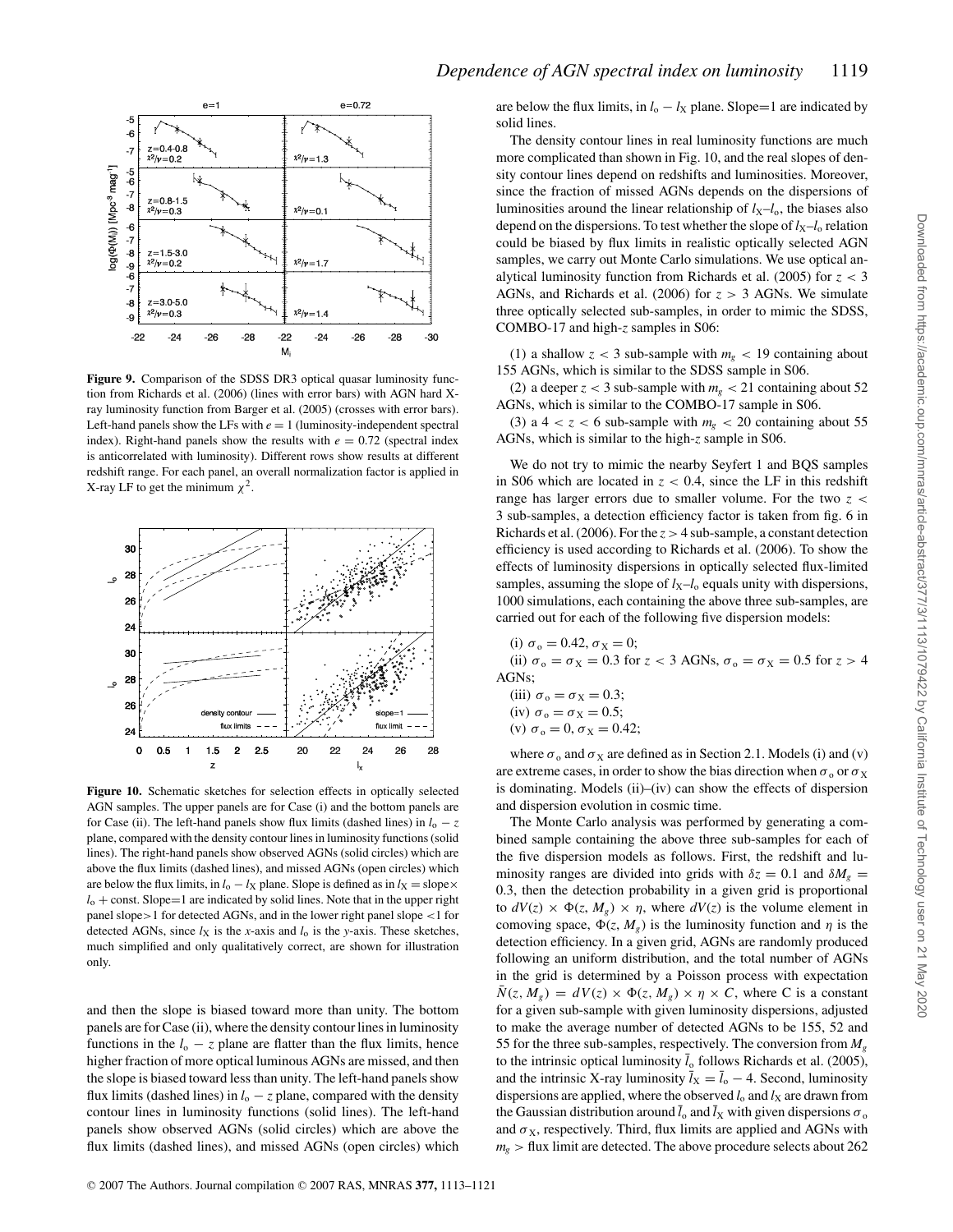

Figure 11. The distributions of slopes in simulated optically selected fluxlimited samples, where  $l_X =$  slope  $\times l_0 +$  const. The relative probabilities are normalized with peak values equal unity. From left- to right-hand side are the five dispersion Models (i) to (v) listed in the text, respectively.

AGNs for each dispersion model, where about 155 in sub-sample (1), 52 in sub-sample (2) and 55 in sub-sample (3). Then, the above procedure is repeated 1000 times to get 1000 independent samples.

The slope in each simulated sample is calculated using FITEXY (Press et al. 1992) assuming the same error in  $l_0$  and  $l_X$ . The distributions of slopes in simulated optically selected flux-limited samples are shown in Fig. 11. The relative probabilities are normalized with peak values equal to unity. From left- to right-hand side are the five dispersion models (i) to (v), respectively. The mean values  $\pm$  standard deviations of slopes in simulations of the five models are:  $0.76 \pm 0.05$ ,  $0.89 \pm 0.06$ ,  $0.97 \pm 0.05$ ,  $1.04 \pm 0.11$ , and  $1.23 \pm 0.05$ 0.06, respectively. In Models (iii) and (iv),  $\sigma_0 = \sigma_X = 0.3$  and 0.5, flux-limited simulations are consistent with the assumed slope=1, i.e. the slopes are not biased. However, when  $\sigma_0 \neq \sigma_X$  or  $\sigma_0$ ,  $\sigma_X$ change in cosmic time, slopes in flux-limited simulations might be biased, as shown in Models (i), (ii) and (v). Slopes in Model (i), i.e.  $0.76 \pm 0.05$ , is consistent with the slope in S06, i.e.  $0.72 \pm 0.01$ . However, since  $\sigma_0 = 0.42$  and  $\sigma_X = 0$  are an unrealistic extreme case, this does not mean that the non-unity slope of  $l_X-l_0$  relation is totally caused by such selection effects. Note that slope values in Fig. 11 depend on the selection method, i.e. flux limits and number of AGNs in each sub-sample, hence another different optical samples will have different results.

We do not simulate X-ray selected flux-limited samples for two reasons. First, if the slope of  $l_0 - l_X$  equals unity, X-ray AGNs are identical to optical AGNs, and the X-ray LF will be the same as optical LF with  $l_X = l_0 + const$ , as suggested in Section 4. Therefore, the results here can be applied to X-ray selected sample with similar flux limits after switching  $\sigma_0$  and  $\sigma_X$ . Second, X-ray LFs have larger errors than optical LFs due to smaller samples. Therefore, it is our purpose to just point out the fact that the slope will be biased in fluxlimited X-ray samples, rather than focusing on a particular X-ray selected sample.

While a number of previous studies of optical selected AGNs have reported that  $\alpha_{OX}$  is anticorrelated with luminosity (Strateva et al. 2005; S06), whether  $\alpha_{OX}$  depends on luminosity in X-ray selected AGN samples remains unknown. Hasinger (2005) found no  $\alpha_{OX}$ dependence on either luminosity or redshift in soft X-ray selected samples. Frank et al. (2007) found in their *Chandra* Deep Field-North sample  $l_X = (0.808 \pm 0.047)l_0 + \text{const.}$  They also found the slope decreases when only brighter sources are included, and

the slope increases when only fainter sources are included. It is possible that the slope might be biased in this flux-limited sample and the magnitude of biases is different when using different flux limit. As shown in Fig. 11, if  $\sigma_0 > \sigma_X$ , an optically selected sample like in S06 will be biased toward a flatter slope. Moreover, if the X-ray LF is similar to optical LF and the X-ray sample consisted of AGNs with similar flux limits, the X-ray sample will be biased toward a steeper slope. Therefore, even if optically selected AGNs and X-ray selected AGNs are identical, the slope in the optically selected sample will be flatter than the slope in the X-ray selected sample, which can properly explain the observed discrepancy.

In summary, selection effects in flux-limited samples might bias the  $l_0$  – $l_X$  relation and cause discrepancy in the  $l_0$  – $l_X$  relation in optically selected samples and X-ray selected samples, especially when  $\sigma_{0} \neq \sigma_{X}$  or  $\sigma_{0}, \sigma_{X}$  change in cosmic time. The magnitude of the bias and discrepancy depend on the luminosity function, flux limits of the sample and dispersions in optical and X-ray luminosities. Note that even if such selection effects do bias the slope of the  $l_0$  – $l_X$  relation toward the observed discrepancy between optical and X-ray samples, it is not necessarily the only reason. It is possible that optically selected samples and X-ray selected samples consisted of different AGNs, so slopes of the  $l_0 - l_X$  relation in optically selected samples will be different from slopes in X-ray selected ones. As discussed in Brusa et al. (2007), about 40 per cent of the X-ray selected AGNs in their COSMOS sample would have not been easily selected as AGN candidates on the basis of purely optical criteria, either because similar colours to dwarf stars or field galaxies, or because they are not point-like sources in morphological classification. Moreover, optically selected AGNs and X-ray selected AGNs might be typically in different evolution stages and thus are not identical (Shen et al. 2007).

# **6 DISCUSSION AND CONCLUSIONS**

Recently Shen et al. (2006) have studied a sample of 46420 SDSS quasars and shown that the X-ray to optical spectral index is strongly and similarly dependent on UV luminosity at all redshifts and at all luminosities at  $z <$  = 3. Because all quasars in this sample are detected in the ROSAT X-ray band either individually, or by stacking quasars of similar UV luminosity and redshift, their sample of X-ray detected quasars is much larger than any previously available one, due to the power of the stacking technique. However their result is not in conflict with what we have presented in this paper, because (1) the SDSS sample is still optical flux limited and most X-ray detection is near the flux limit for each group of sources stacked together, so that the effects of flux limit should still exist, and (2) our results are not sensitive to the sizes of our quasar samples used.

In summary, we have investigated the correlation between the spectral index  $\alpha_{OX}$  and optical/X-ray luminosities in AGNs by means of linear regressions, Monte Carlo simulations, simplified analytic estimations and comparison of X-ray and optical luminosity functions. We have reached to following five conclusions.

(1) The dependence of  $\alpha_{OX}$  on optical luminosity found in M06 may not be an underlying physical property. It remains unknown whether  $e < 1$  or  $e > 1$  if  $L_X \propto L^e$  in this high-*z* sample.

(2) The luminosity dependence can be artificially generated very easily by luminosity dispersions. The significance of artificial correlation in  $\alpha_{OX} - l_0$  is approximately proportional to  $\sigma_o^2 / \Delta l_o^2$ , where  $\sigma$ <sub>o</sub> is the optical luminosity dispersion and  $\Delta l_0$  is the range that  $l_0$ spans, and decreases when  $\sigma_X$  increases and becomes comparable with  $k\Delta l_o$ , where *k* is the absolute value of the artificial slope. This